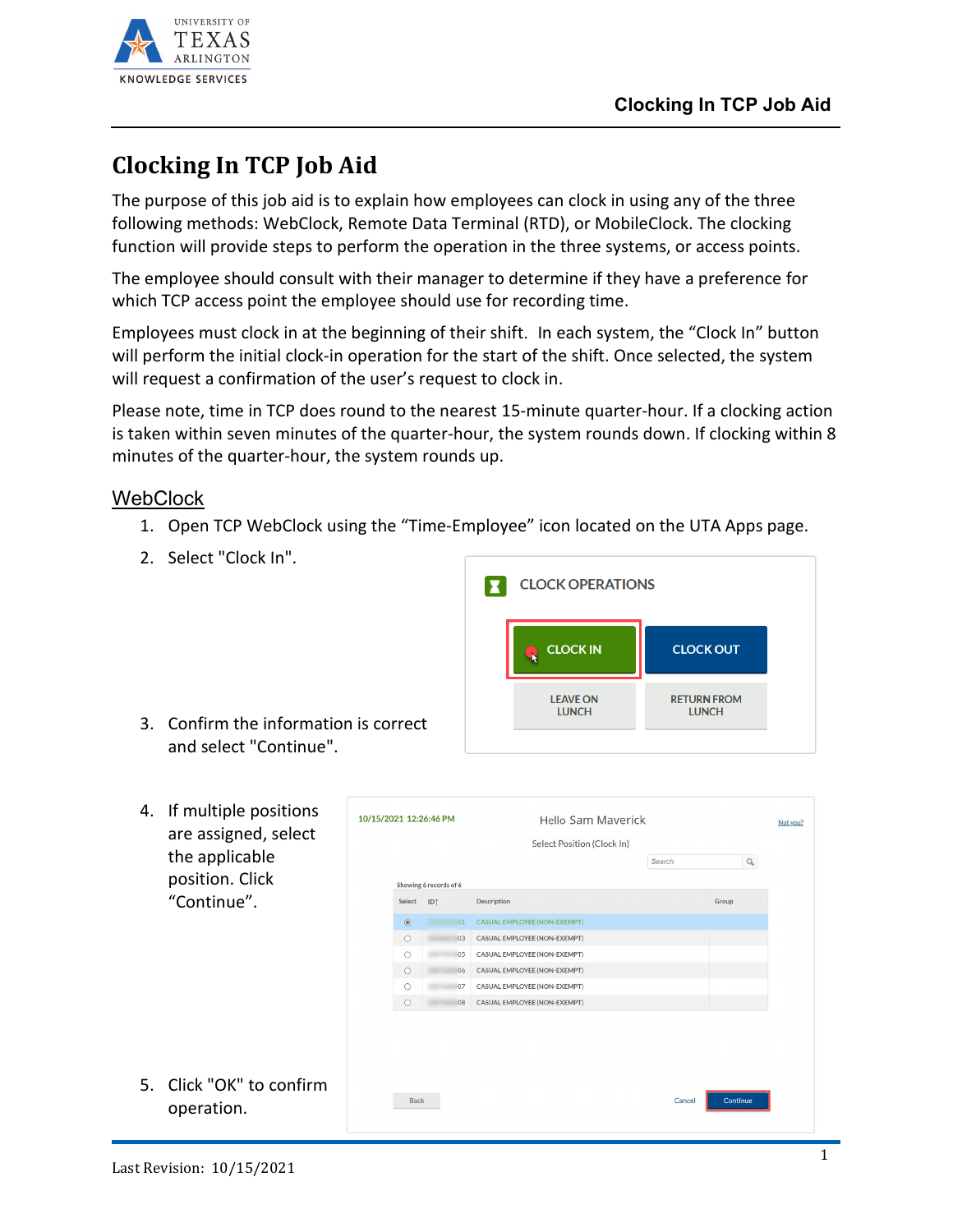

## Remote Data Terminal (RDT)

1. Enter your Employee ID.

Alternatively, scan your employee ID badge.

| 2. | Enter your PIN. |  |  |
|----|-----------------|--|--|
|----|-----------------|--|--|

3. Select "Clock In".





4. Confirm the information is correct and select "Continue".

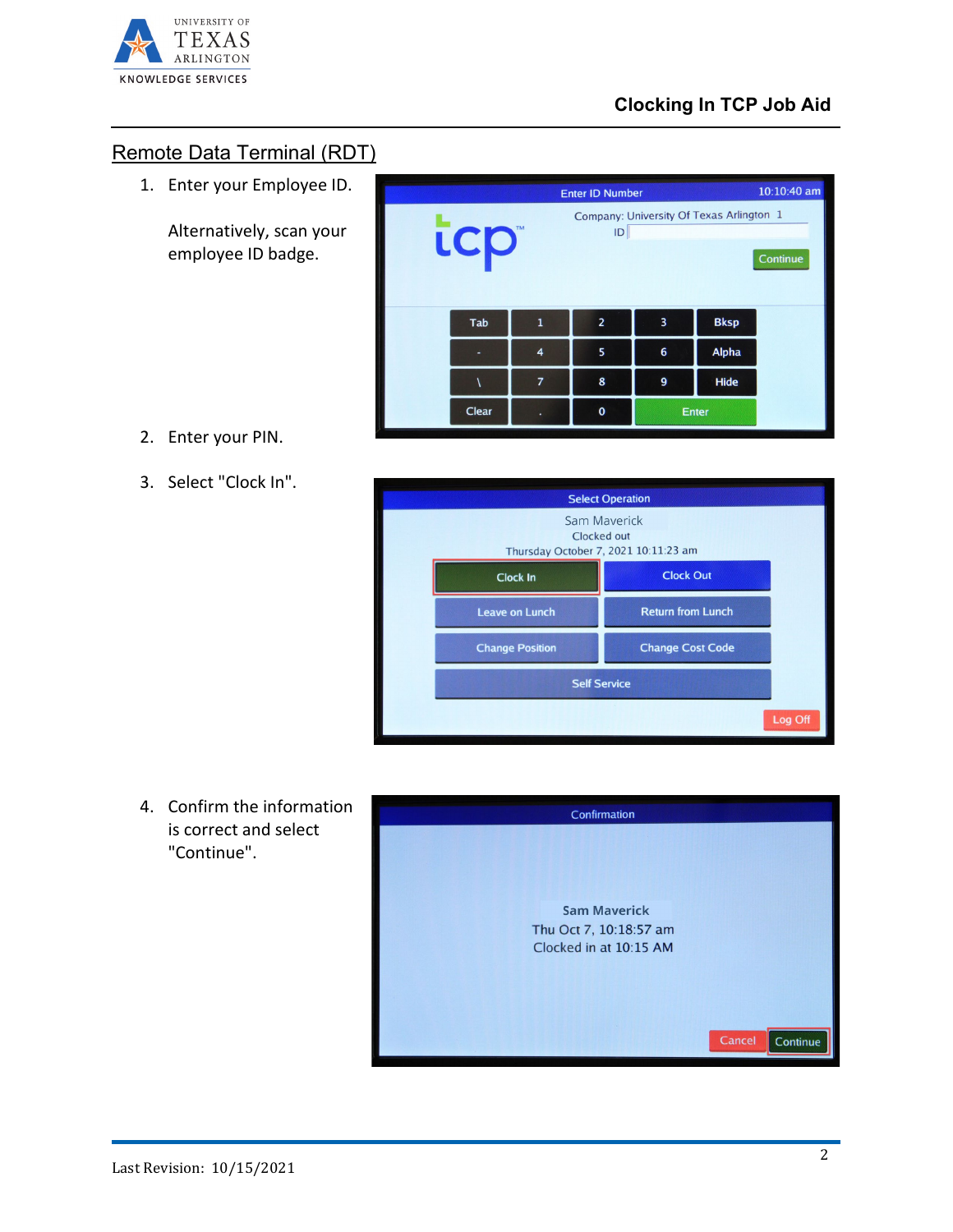

Alternatively, if you have more than one position, you will be prompted to select a job code and select "Continue".

| <b>Select Position (Clock In)</b> |                                              |  |  |
|-----------------------------------|----------------------------------------------|--|--|
| Filter:                           |                                              |  |  |
| Position                          | <b>Description</b>                           |  |  |
|                                   | <b>CASUAL EMPLOYEE (NON-EXEMPT)</b>          |  |  |
|                                   | <b>CASUAL EMPLOYEE (NON-EXEMPT)</b>          |  |  |
|                                   | <b>CASUAL EMPLOYEE (NON-EXEMPT)</b>          |  |  |
|                                   | <b>CASUAL EMPLOYEE (NON-EXEMPT)</b>          |  |  |
|                                   | <b>CASUAL EMPLOYEE (NON-EXEMPT)</b>          |  |  |
|                                   | <b>CASUAL EMPLOYEE (NON-EXEMPT)</b>          |  |  |
|                                   |                                              |  |  |
|                                   |                                              |  |  |
|                                   |                                              |  |  |
|                                   |                                              |  |  |
|                                   | <b>Enable Grouping</b><br>Cancel<br>Continue |  |  |
|                                   |                                              |  |  |

5. A notification will populate indicating the clocking operation was successful.